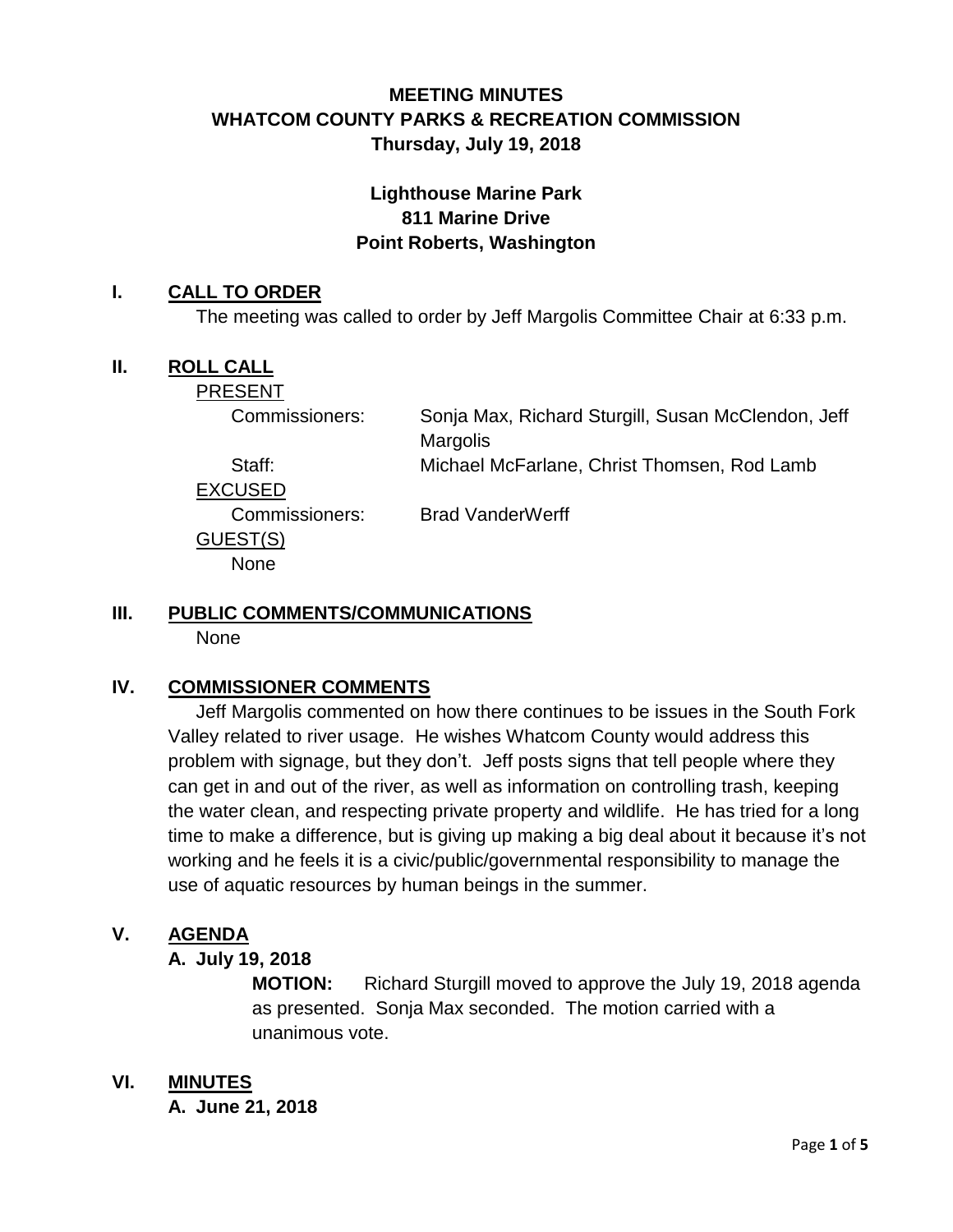**MOTION:** Susan McClendon moved to approve the June 21, 2018 Minutes as written. Sonja Max seconded. The motion carried with a unanimous vote.

## **VII. STAFF REPORTS**

### **A. Director's Report – Michael McFarlane**

- **i. Budget –** The 2019-20 Budget is due August 1<sup>st</sup>. WC Parks is requesting three Park Attendants (entry level positions) to help out with maintenance and customer service. WC Parks is also recommending wage increases for seasonal extra help to aid in the recruitment and retention of these employees. A 3% increase is being recommended to the Council for the Senior Centers (3% total for the 2019-20 budget cycle, not 3% each year). The Executive and Council will decide which Capital Projects to fund from the list submitted by Parks. The approved projects will be shared with the Commission. WC Parks is going to start managing its small engines, boats, and small motorized equipment. The maintenance and replacement of these items will be budgeted for on an annual basis in the Parks Budget instead of being managed by Public Works (ER&R). The Budget should be available for review at the October Parks Commission meeting, as it is set to come out earlier that day.
- **ii. Commission Positions –** There are two vacant Commission positions, District 1 and District 4.
- **iii. Tower Leases –** Work continues on the communication tower leases. Mike and legal staff had a conference call with Parallel Communications, who may propose a different lease format (a pay structure). This format will be considered.
- **iv. High Water at Silver Lake –** A number of complaints have come in this spring about the beaver dams and resulting high water levels at Silver Lake. The water levels have since dropped, but this is an issue that needs to be resolved, as the water levels will be back up in the fall. There are at least five beaver dams on Silver Lake, one of which is on park property. If the dam on park property is removed, it should drop the water levels 2-3 feet. WCPR will work on permitting for this in the next month or two.
- **v. DNR Baker to Bellingham Plan –** DNR is having open houses on July  $31<sup>st</sup>$  (6:30pm – 8:00pm) at the East Whatcom Regional Resource Center and August  $1<sup>st</sup>$  (6:30pm – 8:00pm) at the Bellingham Cruise Terminal.
- **B. Operations Report – Christ Thomsen**
	- **i. Visitor Surveys –** Visitors have completed a lot of online surveys, with the majority coming from Silver Lake, Lighthouse, Plantation Rifle Range, Samish, Lake Whatcom Park, and Hovander, respectively. The surveys are confidential and come via an email. All surveys are seen by Mike,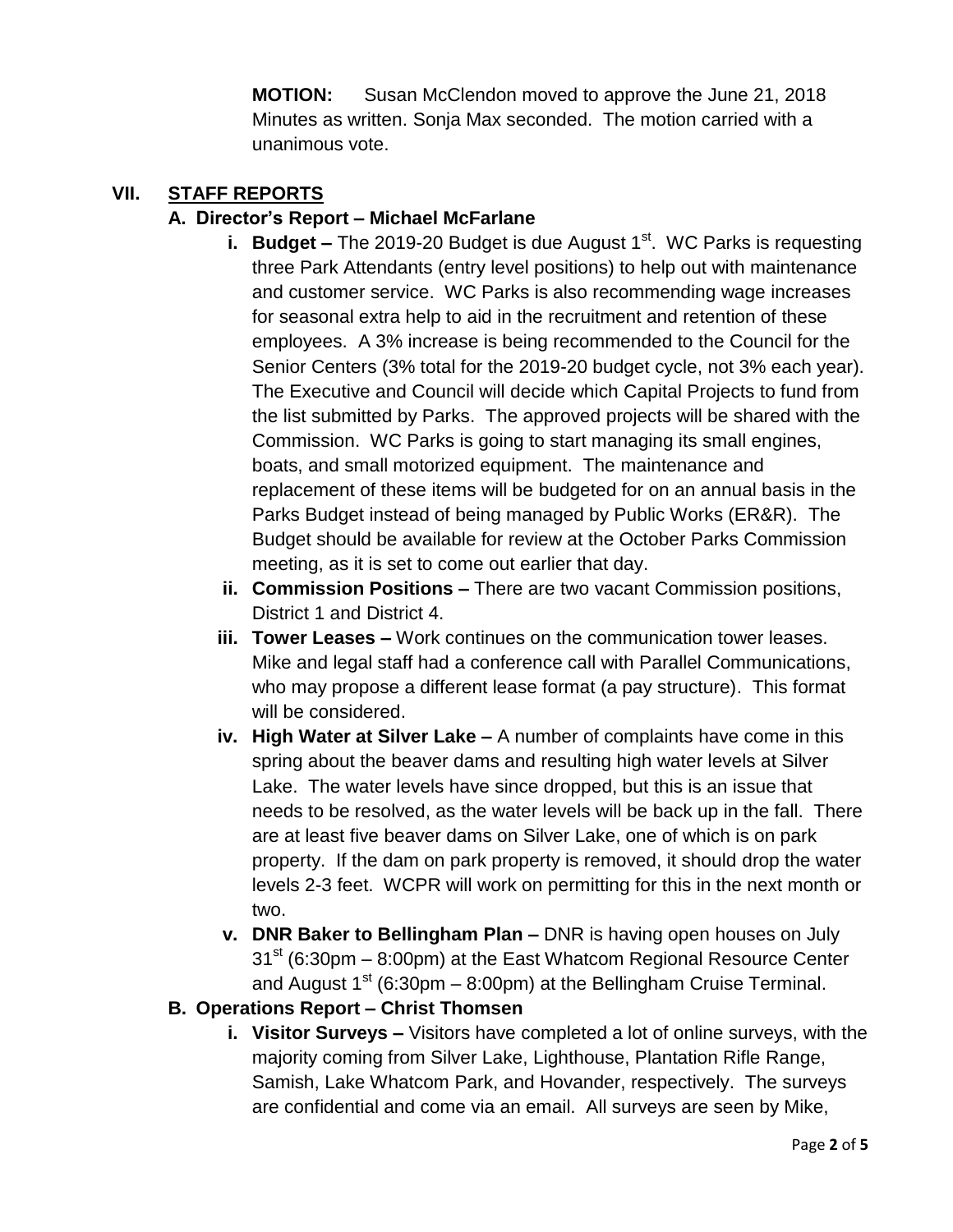Christ, and Shannon and are also forwarded to the respective Rangers and Regional Park Supervisors. The three main themes expressed in the surveys are enjoyment of the parks, general support/approval of the condition of the parks, and the lack of restroom cleanliness/presentation. Silver Lake Park is getting the most complaints about the restrooms, which is likely the result of a dramatic increase in visitation and being shorthanded in staffing. To help keep Silver Lake's restroom facilities clean while continuing to recruit for seasonal extra help, a full time Repair Maintenance III and an Outdoor Worker Program crew have been assigned to Silver Lake Park.

- **ii. Staff Updates –** The struggle continues in hiring seasonal employees and a lot of time is being spent on recruitment and interviewing. Three seasonal employees have been hired, two for the Plantation Rifle Range and one for Silver Lake. Two interviews were held for the Maintenance and Construction Supervisor position and those two candidates are returning for a second interview and testing. Human Resources has provided WCPR with a list of about 15 applicants for the Regional Park Supervisor position.
- **iii. Current Operations –** The focus at this point in the season is to keep the parks running, maintained, and clean. There were three water line breaks in the span of one week, which makes keeping up on these regular operations more challenging. As far as Capital Projects, Silver Lake Park is complete and Maple Falls Community Park and the fence line at South Fork Park are active.

#### **C. Planning & Development Report (Rodney Lamb)**

- **i. Silver Lake Road & Electrical Improvements –** Oceanside Construction, the contractor for the Silver Lake Park project, submitted his final pay request, but the contract needs to be amended because there were some material overages that exceeded bid quantities. Rod is working with Finance to wrap this project up. The parking lot and road were striped by a subcontractor who did a fabulous job. There was a lot of work that was left undone on this project because of budget struggles. The WCPR crew mobilized and did a great job of completing these undone tasks by adding fill material, putting down wood chip mulch, and planting grass. As a result of their extra efforts, this project is really looking nice.
- **ii. Maple Creek Bridge Replacement –** The contractor backfilled the eastern abutment and made the trail connection on the east side of the bridge. The WCPR crew is doing the backfill and trail connection on the western abutment and expect to be done early next week. The park should be open by the end of next week. Rod is working with Emily, the special projects employee, to create trail signage similar to that used on the Chanterelle Trail which includes what users can expect on the trail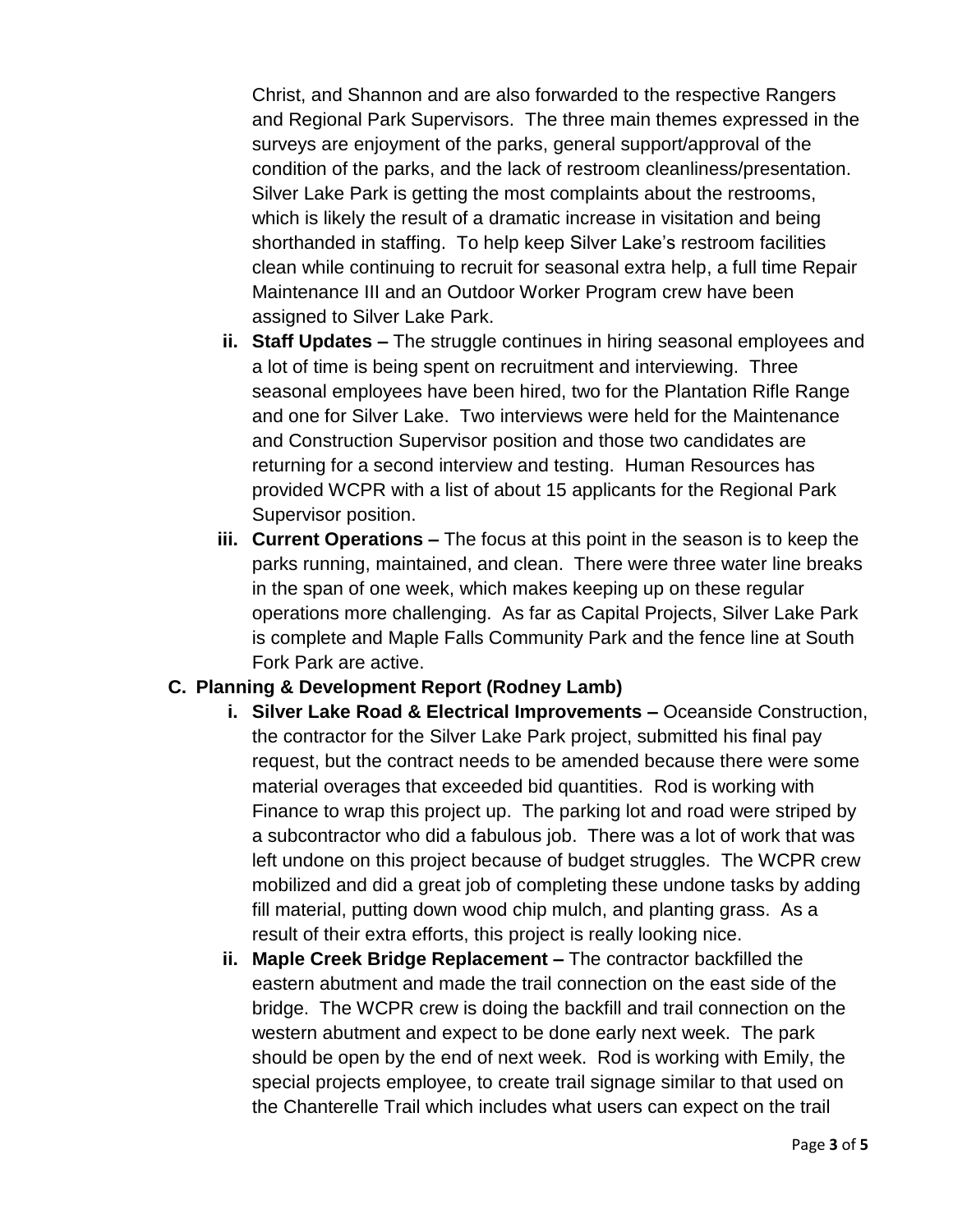(distance, elevation, grade, width, cross slope, surface, etc.). A rules sign will also be installed. Mitigation planting, further trail cutting, and boardwalk work will be done in the fall.

**iii. Lighthouse Marine Park –** Remaining projects include: pouring concrete under the picnic shelters, installing the playground, and replacing some of the barbecues. Jeff Margolis is concerned about people going off the edge of the boardwalk and the steps.

#### **VIII. UNFINISHED BUSINESS** NONE

## **IX. NEW BUSINESS**

- **A. Lighthouse Marine Park Playground Funding & Completion –** Originally the plan was to restore the old playground, but after inspecting the structure, it was determined it should be replaced. Because the playground was part of a Capital Project, the Council will need to amend the ordinance and approve a budget supplemental request. This is supported by Executive Louws, but is ultimately approved by the Council.
- **B. Lighthouse Marine Park Dock Issues –** There have been some structural concerns with the dock in the last couple of weeks and as a result, it will be removed next Wednesday. Once the dock has been examined and possible fixes are identified, the County Executive and Council will have to decide if it will be fixed or removed completely.
- **C. Situational Awareness –** Jeff Margolis brought up the topic of situational awareness, as a woman was accosted in the Chuckanuts. She had spray and a cell phone and was able to defend herself and call the Sheriff. Jeff suggested signs in the parks and/or information on our website promoting situational awareness to park users. A discussion ensued about vehicle prowls in trailhead parking lots.
- **D. South Fork Park Vehicle Access –** There have been problems with people driving into the agricultural field, so a fence/guardrail is going to be installed. It will run along Mosquito Lake Road, the paved parking lot, and the gravel road, before connecting to the existing gate in the agricultural field. It will then run beyond the gate to the south end of the equestrian parking area.

#### **X. ANNOUNCEMENTS**

NONE

# **XI. NEXT MEETING DATE, TIME, AND LOCATION**

The next Whatcom County Parks & Recreation Commission meeting will be held on August 16, 2018 at 6:00 p.m. at Samish Park, 673 North Lake Samish Drive, Bellingham, Washington.